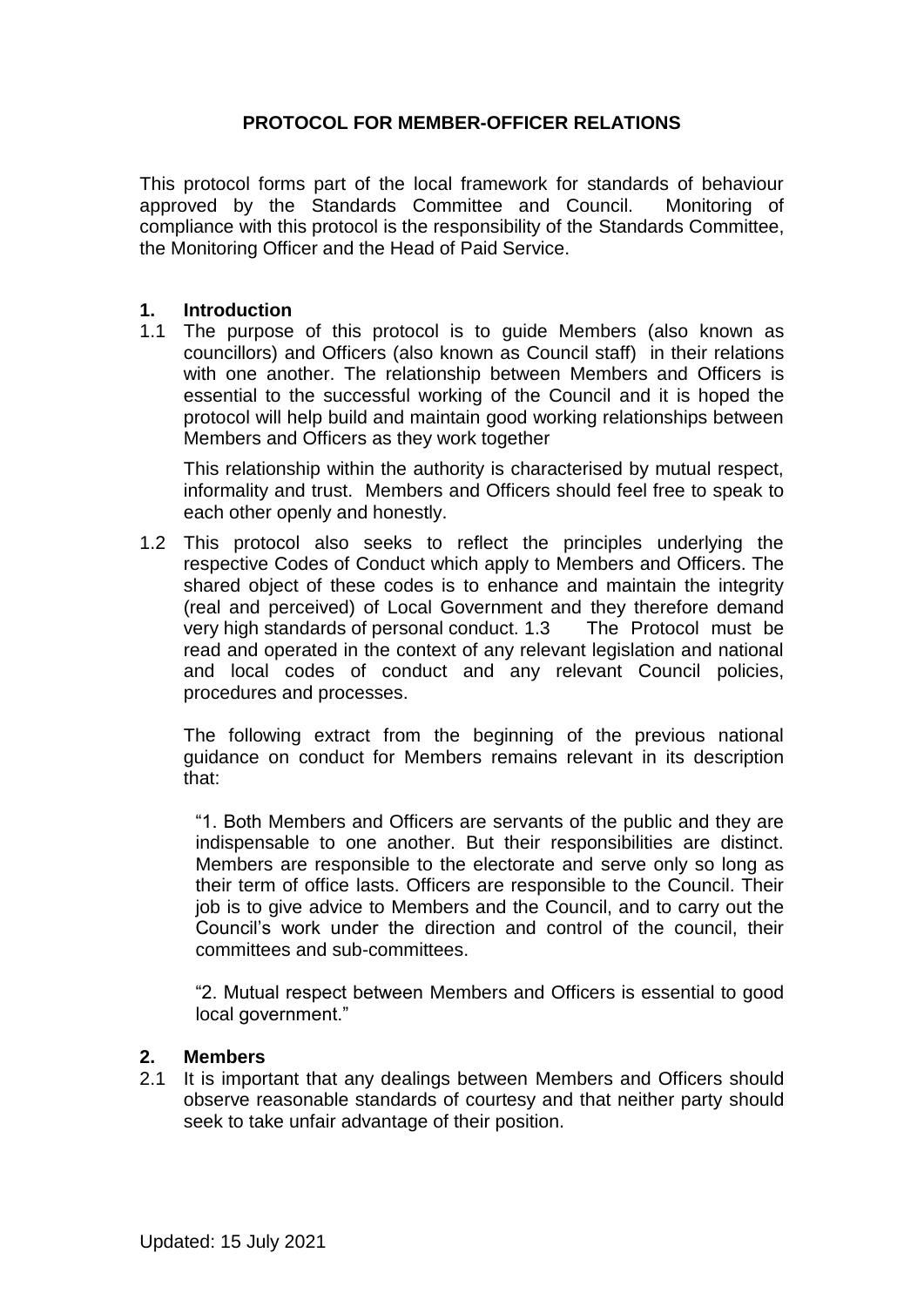Close personal familiarity between individual Members and Officers can damage this relationship and prove embarrassing to other Members and Officers.

- 2.2 In line with the Code of Conduct, as set out in Part 5(a) of this Constitution, a Member must treat others with respect and must not do anything which compromises, or is likely to compromise, the impartiality of those who work for, or on behalf of, the Council.
- 2.3 Officers can expect Members:
	- to act within the policies, practices, processes and conventions established by the Council
	- to work constructively in partnership with Officers acknowledging their separate and distinct roles and responsibilities
	- to understand and support the respective roles and responsibilities of Officers and their associated workloads, pressures and reporting lines
	- to give political leadership and direction and to seek to further their agreed policies and objectives with the understanding that Members have the right to take the final decision in issues based on advice to treat them fairly and with respect, dignity and courtesy
	- to act with integrity, to give support and to respect appropriate confidentiality
	- to recognise that Officers work to the instructions of their Senior Officers and not to individual Members
	- not to subject them to intimidation, harassment, or put them under undue pressure. Members will have regard to the seniority of Officers in determining what are reasonable requests, having regard to the relationship between the Member and Officer, and the potential vulnerability of Officers, particularly at junior levels
	- not to request them to exercise discretion which involves acting outside the Council's policies and procedures
	- not to authorise, initiate, or certify any financial transactions or to enter into any contract, agreement or undertaking on behalf of the Council or in their role as a Member without proper and lawful authority
	- not to use their position or relationship with Officers to advance their personal interest or those of others or to influence decisions improperly
	- to comply at all times with the Members Code of Conduct, the law, the Constitution and such other policies, procedures, protocols and conventions agreed by the Council.
- 2.4 It is important that Members of the Authority:
	- respect the impartiality of Officers and not undermine their role in carrying out their duties
	- do not ask Officers to undertake work, or act in a way, which seeks to support or benefit a particular political party or gives rise to an Officer being criticised for operating in a party political manner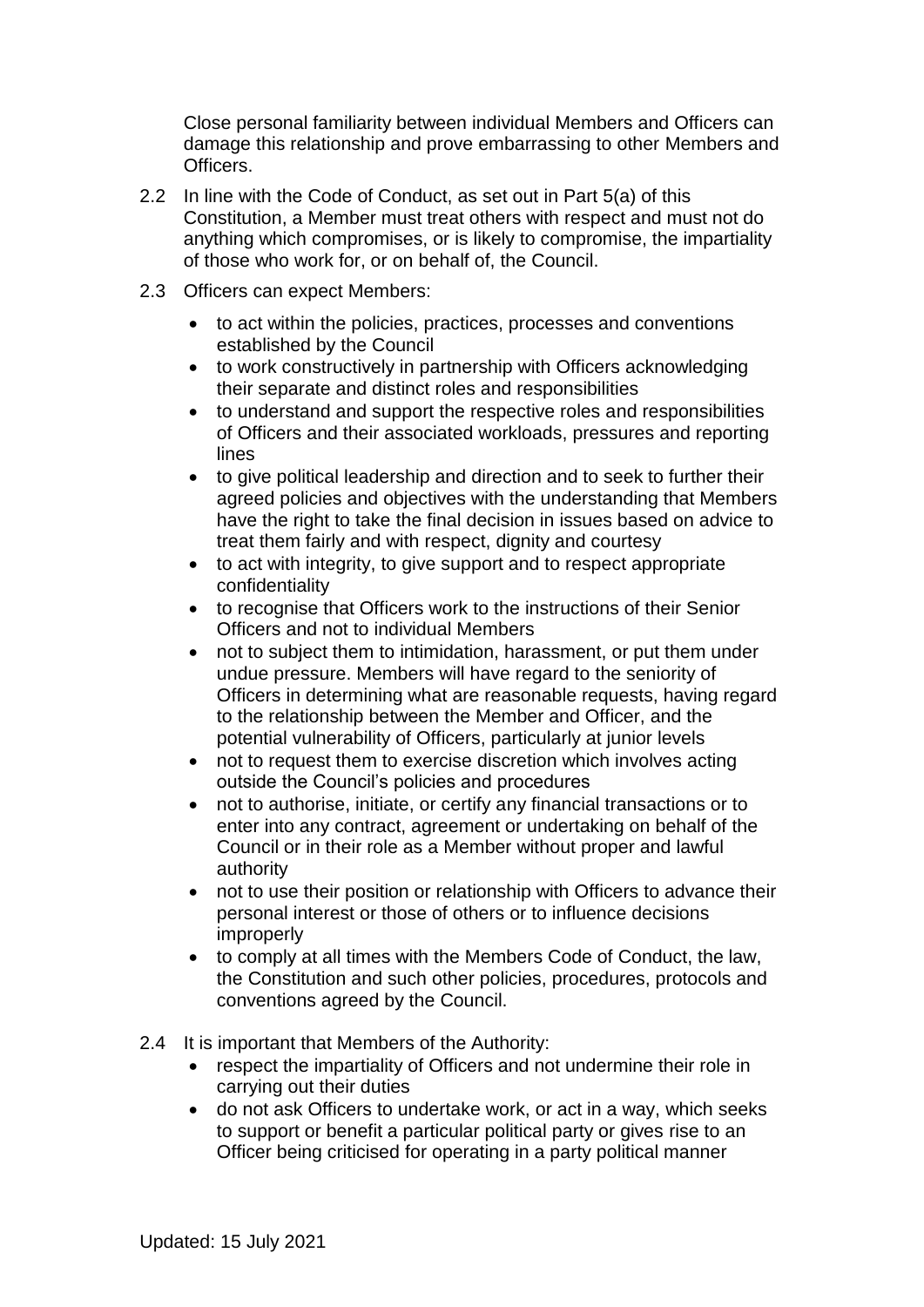- do not ask Officers to exceed their authority where that authority is given to them in law, by the Council or by their Managers.
- 2.5 The Head of Paid Service, the Monitoring Officer and the Chief Finance (section 151) Officer and other Statutory Officers have specific responsibilities placed on them by law. These responsibilities go beyond their obligations as employees of the Council.
- 2.6 Where an Officer is discharging his/her responsibilities under any statutory office a Member or Members shall not:
	- improperly interfere with or obstruct the Officer in exercising those responsibilities
	- victimise any Officer who is discharging or has discharged his/her responsibilities of the Statutory Office.

# 2.7 **Officers:**

Officers are responsible for:

- (a) providing professional advice and information and support to Members in developing and implementing lawfully agreed policies and in decision-making;
- (b) day-to-day administration of the Council;
- (c) managerial and operational decisions taken within the Council's Scheme of Delegation; Members should avoid inappropriate involvement in such matters;
- (d) information to and consultation with local people about Council services.
- 2.8 Members and Officers will wish to discuss policy issues and Officers will require political guidance in preparing proposals. In performing their role Officers will act professionally, impartially and with political neutrality. When Officers prepare reports for Member decision, they have a duty to give advice in accordance with their professional expertise and their own professional codes of conduct. In some situations, Officers will be under a duty to submit a report on a particular matter. Officers expect to have their professional integrity respected and whilst respecting a Member's view on an issue should not be influenced or pressured to reduce options, withhold information or make recommendations to the Council or a Committee which are contrary to their professional judgement or views.
- 2.9 Members can expect the following from Officers:
	- (a) a commitment to the Council as a whole and not to any political group;
	- (b) performance of their duties effectively and efficiently and in the best interests of the Authority;
	- (c) a working partnership;
	- (d) an understanding of respective roles and pressures;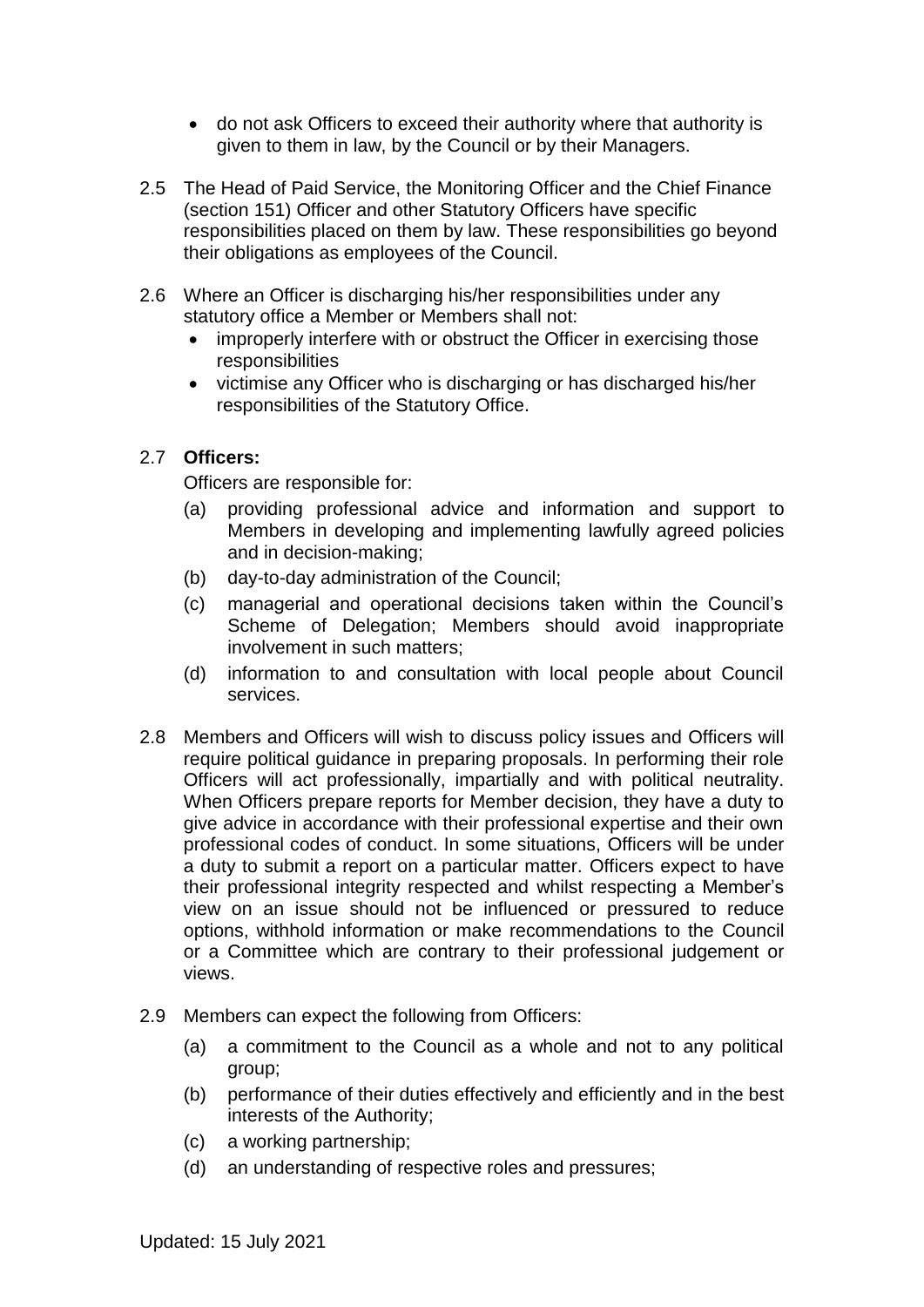- (e) timely responses to enquiries and complaints in line with the Council's standard protocol;
- (f) impartial professional advice;
- (g) regular and up to date information on matters which are appropriate and relevant to their needs;
- (h) awareness of and sensitivity to the political environment, including the implications for Members, the media or other sections of the public;
- (i) honesty, respect, courtesy and appropriate confidentiality;
- (j) support and learning and development opportunities to help Members carry out their various roles effectively;
- (k) that they will not use their relationship with Members to advance their personal interests to influence decisions improperly;
- (l) compliance with the Staff Code of Conduct and such other Policies or procedures approved by the Council;
- (m) support for the role of Members as the local representatives of the authority, within any scheme for Member support approved by the authority.
- 2.10 Officers have the right not to support Members in any role other than that of Members and not to engage in actions incompatible with this Protocol. In particular, there is a statutory limitation on Officer involvement in political activities.

## **3. Working Relationships**

- 3.1 Mutual trust and respect between Members and Officers is essential, but gives rise to two contrasting requirements. On the one hand, close personal familiarity can damage the relationship and prove embarrassing to other Members and Officers, but on the other hand, Members must bear in mind that Officers cannot respond to personal criticism in the same way that other Members can,and should, temper their remarks accordingly. This is particularly important when Members are dealing with less senior Officers. .
- 3.2 The normal conduct of business will mean that Members are likely to deal directly with some Officers below senior level. These dealings will be conducted according to the principles outlined in this protocol and any difficulties should be reported to the relevant Line Manager.
- 3.3 Members should bear in mind that unless there is an on-going relationship with a particular Officer, for example in relation to a case or application they are dealing with, Members are expected to deal in the first instance with the relevant Group Head. This is because:
	- (a) Group Heads are in a better position to provide authoritative information or advice;
	- (b) they need to be aware of any questions or complaints raised by Members;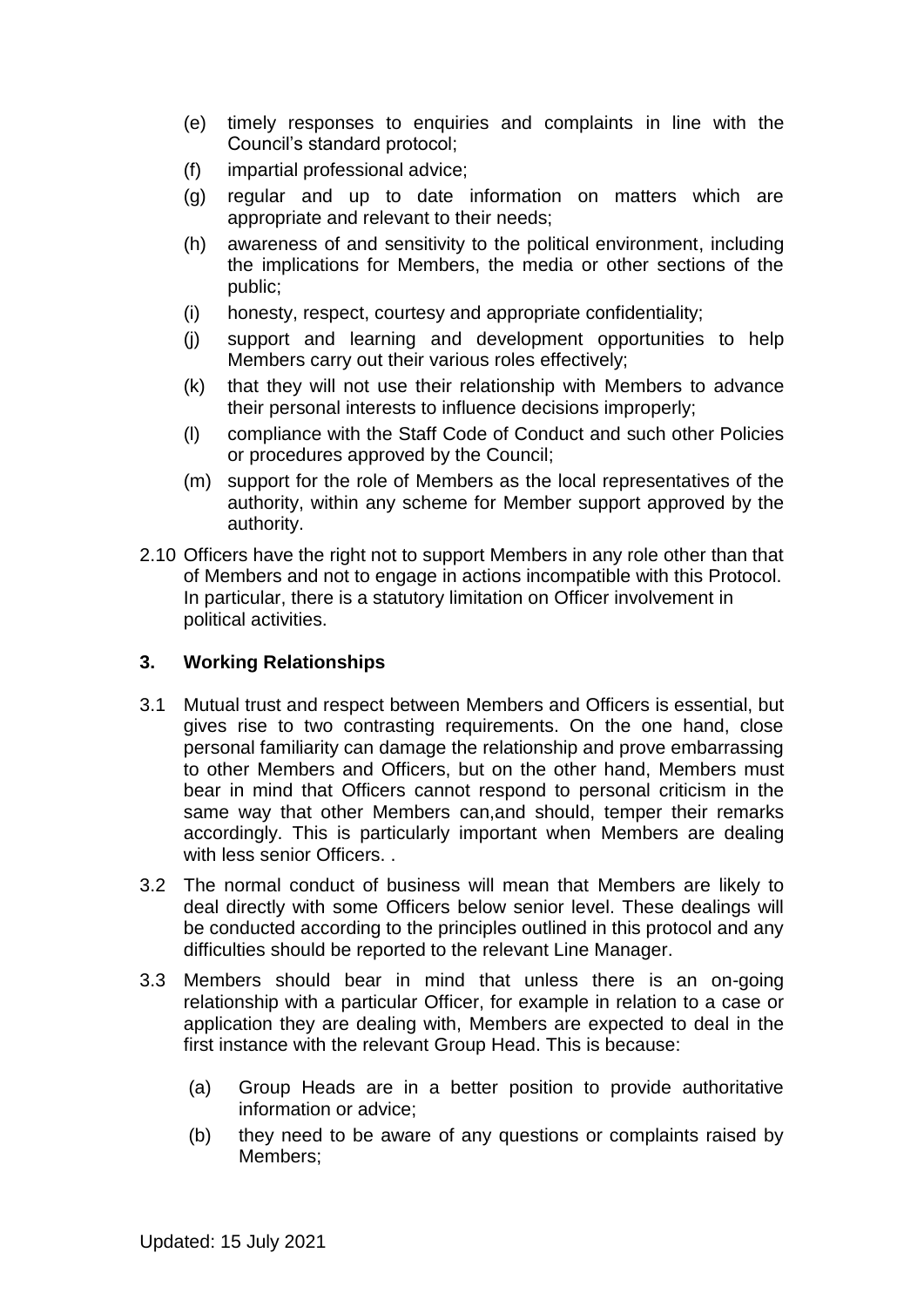- (c) they are able to respond to Members' requests, for example, by making a judgement as to whether action may be taken under Officers delegated authority; and
- (d) they are able to investigate and deal with any shortcomings there might be at the point of service delivery.
- 3.4 In addition, this avoids the possibility of Officers below the levels identified above being 'intimidated' or even 'bullied' by over-enthusiastic Members.
- 3.5 Where there is a serious breach of this protocol, this may lead to action being taken against a Member for non-compliance with the Members' Code of Conduct.

## **4. At Meetings**

- 4.1 Officers and Members will most frequently come into contact with each other at the various meetings held to conduct Council business, and at partnership and other consultative bodies. The respective roles of Members and Officers may vary according to the purpose of the meeting and therefore their relationship to each other will also vary. The following basic rule will apply in all situations.
- 4.2 At all times, Members and Officers will show respect to one another. Although Members are entitled to question Officers at meetings or in any public forum, they should not raise matters relating to the conduct or capability of an Officer or of Officers collectively, in a manner that is incompatible with this Protocol at meetings held in public or in any public forum. This is a long-standing tradition in public service. An Officer has no means of responding to criticisms like this in public.

A Member who is unhappy about the actions taken by, or conduct of, an officer should:

- avoid personal attacks on, or abuse of, the officer at all times,
- ensure that any criticism is made in private
- ensure that any criticism is well founded and constructive,

• take up the concern with the appropriate Group Head or Deputy Chief Executive.

• If the matter is of a particularly serious nature to inform the Chief Executive.

- 4.3 Neither should an Officer raise with a Member any staffing matters relating to the conduct or capability of another Officer, or to the internal management of the section or Service in a manner that is incompatible with the objectives of this Protocol.
- 4.4 Potential breaches of this Protocol are considered at paragraph 12 below.
- 4.5 Wherever a formal public meeting is organised to consider a local issue, all the Members representing the ward(s) affected should, as a matter of course, be invited to attend the meeting. Similarly when the Council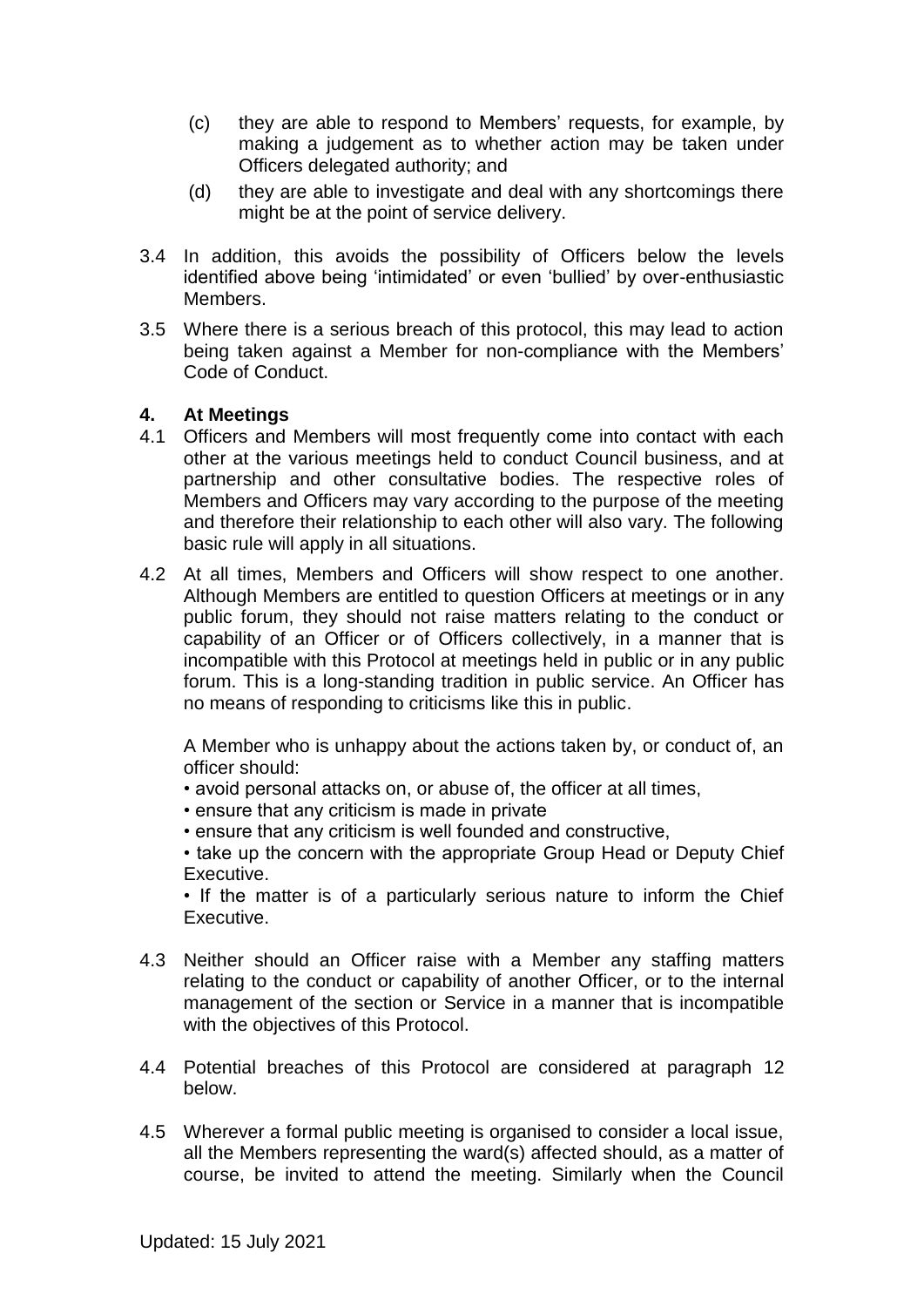undertakes any form of consultative exercise on a local issue, the Ward Members should be notified at the outset of the exercise.

## **5. Correspondence**

- 5.1 Correspondence between individual Members and Officers should not normally be copied by the Officers to any other Members. However, where such correspondence concerns Council policy or, the interpretation of Council policy, in this instance a copy should be sent to the relevant Chair and Vice-Chair of the Committee and this should be made clear to the original Members. Under no circumstances should 'silent copies' be made available to a third party, and copies should only be sent to third parties with the express permission of the Member involved.
- 5.2 Official letters on behalf of the Council should normally be sent out in the name of the appropriate Officer, rather than in the name of a Members. It may be appropriate in certain circumstances (e.g. representations to a Government Minister) for a letter to appear in the name of a Members, but this should be the exception rather than the norm. Letters which, for example, create obligations or give instructions on behalf of the Council, should never be sent out in the name of a Members.

Correspondence to individual Members received from officers concerning regulatory matters such as planning, enforcement, licensing and environmental health matters should not be forwarded to or shared with complainants or other third parties if they are marked "confidential". In sending such correspondence the relevant officer should make clear what is to be treated as being shared with the Member in confidence only and why that is so.

# **6. Officer Briefings and Advice To Political Groups**

- 6.1 It is common practice for political groups to discuss issues of council business before they are considered by the relevant Council decision making body. Officers may properly be asked to provide information and advice to assist informed discussion at any group meetings.
- 6.2 Any Group Leader may seek a briefing from the Chief Executive, a Deputy Chief Executive or his representative on any item which falls within that Officer's area of responsibility. The Chief Executive or Deputy Chief Executives will provide factual information and advice on possible actions or options but will not and should not be asked to become involved in any political debate or decisions.
- 6.3 If asked to do so by a Group Leader, the Chief Executive or a Deputy Chief Executive will attend a Political Group meeting in order to provide a factual briefing to members of their Group about any aspect of Council business. The Chief Executive will advise other Group Leaders of all such requests received. The Chief Executive or a Deputy Chief Executive will not and should not be asked to become involved in any party political debate and will withdraw from the meeting before Group members start to discuss the decisions they wish to see taken.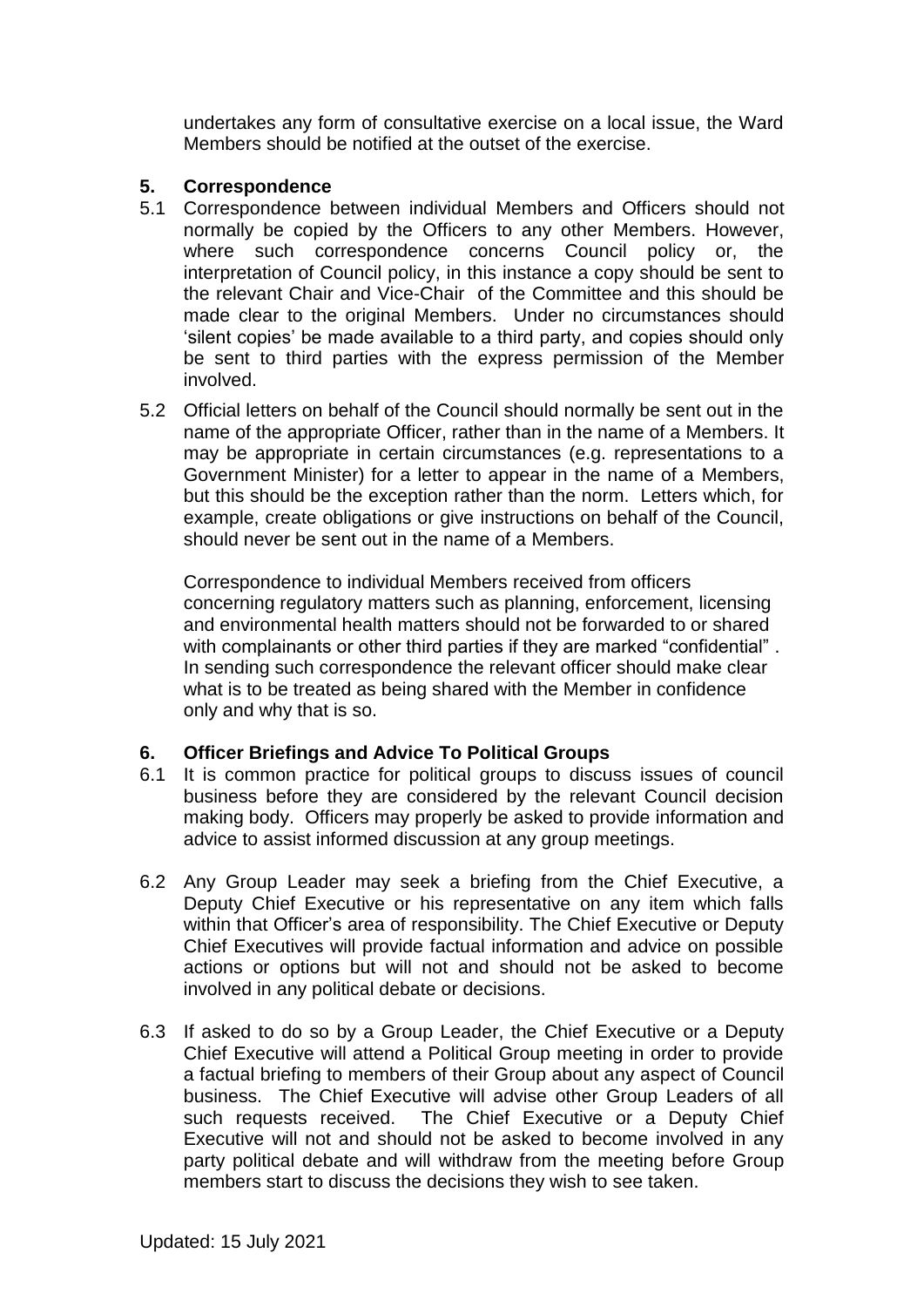- 6.4 Officers will respect the confidentiality of any discussions they have with Group Leaders or Groups generally and will not relay them to members of other Groups. Information or advice given by Officers to Members at political group meetings should not be passed to non- Members unless this is first agreed with the Members concerned.
- 6.5 Officer advice to a political group cannot be a substitute for providing all necessary information and advice to the Leader, relevant Chair/Vice-Chair of a Committee or Council when the matter in question is considered.
- 6.6 Officers will respect the confidentiality of any matter that they hear in the course of attending a political group meeting.
- 6.7 Any particular cases of difficulty or uncertainty in this area of officer advice to party groups should be raised with the Chief Executive who will discuss them with the relevant Group Leader(s).

#### **Support Services to Members and Party Groups**

6.8 The only basis on which the Council can lawfully provide support services (e.g. stationery, printing, photocopying, transport, etc.) to Members is to assist them in discharging their role as members of the Council. Such support services must therefore only be used on Council business. They should never be used in connection with party political or campaigning activity or for private purposes

#### **7. Members' Access to Information and Council Documents**

- 7.1 Members are free to approach any Group Head to provide them with such information, explanation and advice (about the relevant service area's functions) as they may reasonably need in order to assist them in discharging their role as Members of the Council. This can range from a request for general information about some aspect of a Service's activities to a request for specific information on behalf of a constituent. Such approaches should normally be directed to the Group Head or Deputy Chief Executive concerned.
- 7.2 Information requested will be provided, subject to any legal constraints (e.g. confidentiality relating to individuals) or unless the Deputy Chief Executive believes it would involve excessive resources to provide it, in which case he/she will seek guidance from the relevant Group Leader.
- 7.3 Members have legal rights to inspect Council documents containing material relating to business to be transacted at Council and Committee or sub-committee meetings. . This right applies irrespective of whether the councillor is a member of the Committee or Sub-Committee concerned and extends not only to reports which are to be submitted to the meeting, but also to any relevant background papers. This right does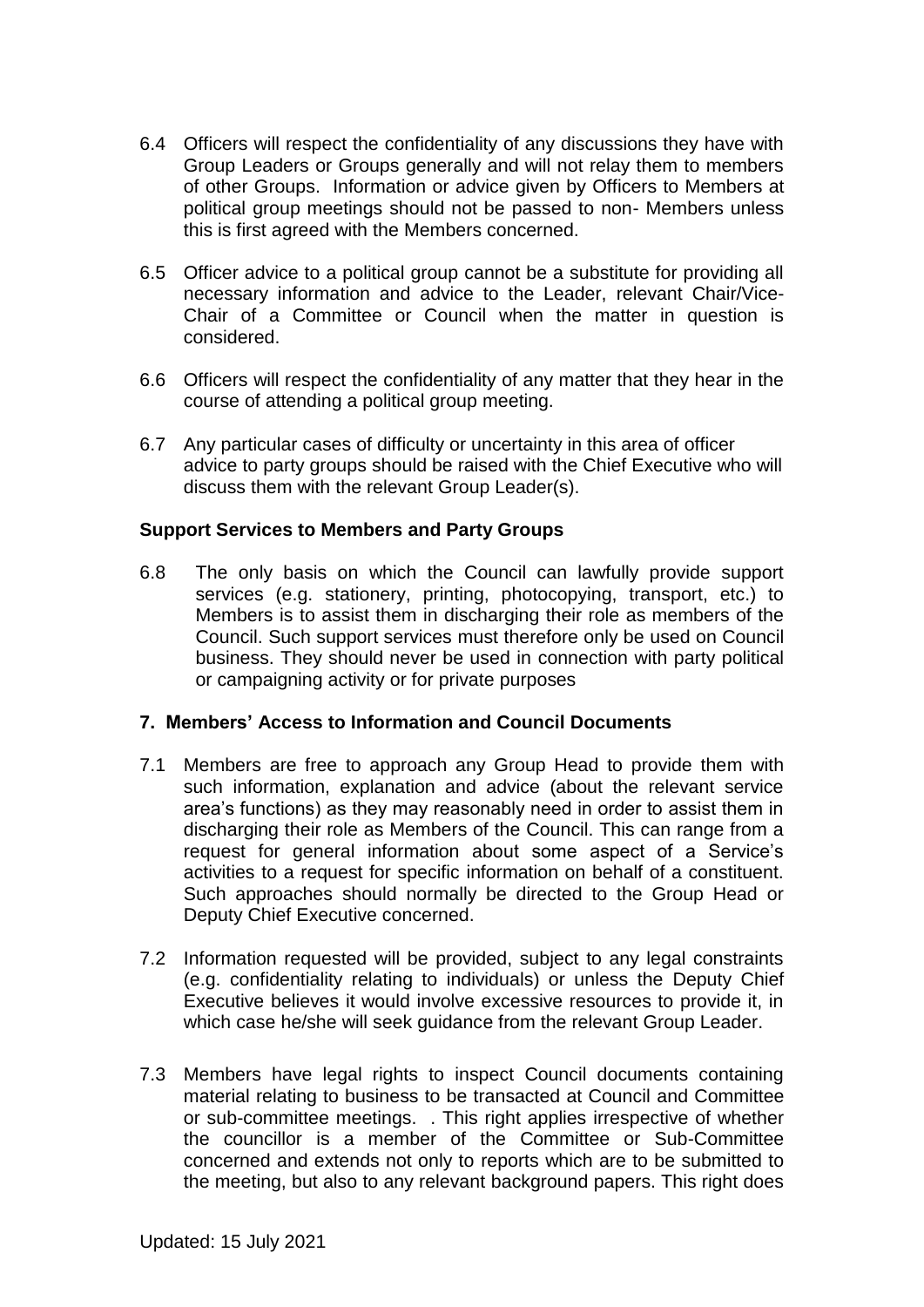not, however, apply to documents relating to certain items which may appear in Part II (exempt) of the Agenda for meetings but in the spirit of openness, such documents are made available to all members.

- 7.4 Further details are contained in the Access to Information Rules at Part 4(g) of the Council's Constitution. Examples are documents that contain exempt information relating to employees, occupiers of Council property, applicants for grants and other services, contract and industrial relations negotiations, advice from Counsel and criminal investigations.
- 7.5 Members also have common law rights to inspect documents.

This right is much broader and is based on the principle that any member has a prima facie right to inspect Council documents *so far as his or her access to the documents is reasonably necessary to enable the member properly to perform his/her duties as a member of the Council.* This principle is commonly referred to as the "need to know" principle.

- 7.6 The exercise of this common law right depends therefore upon the Member's ability to demonstrate that he/she has the necessary "need to know". In this respect a Members has no right to "a roving commission" to go and examine documents of the Council. Mere curiosity is not sufficient. The crucial question is the determination of the "need to know". This question must be determined by the particular Group Head or Deputy Chief Executive who holds the document in question (with advice from the Monitoring Officer).
- 7.7 Council information provided to Members should only be used for the purpose it is given, i.e. to help the Members discharge their duties as a Member. . The Code of Conduct restricts the disclosure of confidential information provided to Members.
- 7.8 Any Member encountering difficulty or uncertainty about access to documents should contact the Monitoring Officer.
- 7.9 For completeness, Members do, of course, have the same right as any other member of the public to make requests for information under the Freedom of Information Act 2000.

## **8. Officer - Chair Relationships**

- 8.1 It is clearly important that there should be a close working relationship between the Chair and Vice-Chair of a Committee and the Chief Officers who support that Committee. However, such relationships should never be allowed to become so close, or appear to be so close, as to bring into question the Officers' ability to deal impartially with other Members and other Party Groups.
- 8.2 Whilst the Chair and Vice-Chair of a Committee (or Sub-Committee) will routinely be consulted as part of the process of drawing up the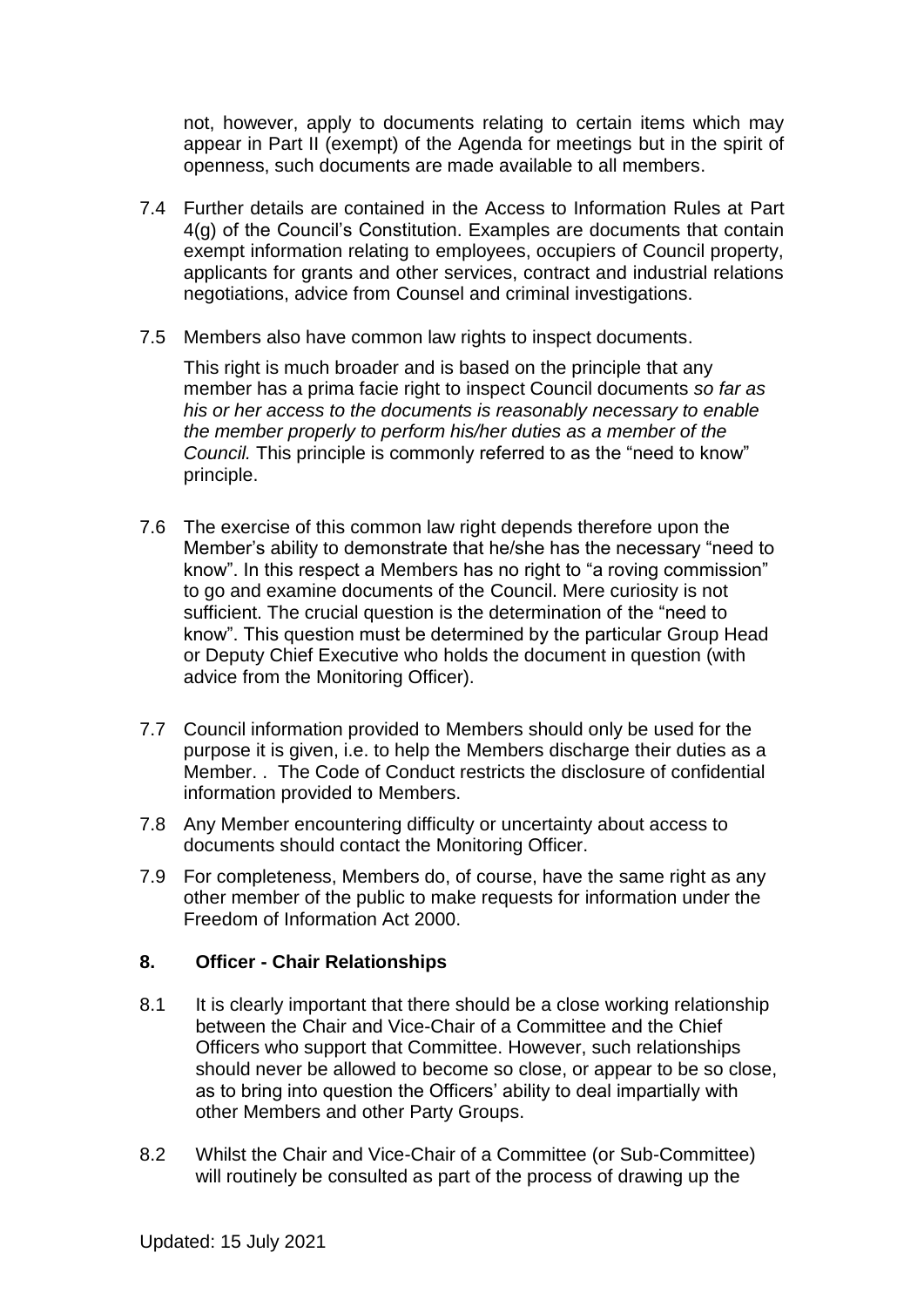agenda for a forthcoming meeting, it must be recognised that in some situations an Officer will be under a duty to submit a report on a particular matter. Similarly, an Officer will always be fully responsible for the contents of any report submitted in his/her name. Any issues arising between a Chair/Vice-Chair and an Officer in this area should be referred to the Chief Executive for resolution.

- 8.3 It is important to remember that the law allows for decisions (relating to the discharge of any of the Council's functions) to be taken only by the Council, a Committee, a Sub-Committee or an Officer.
- 8.4 The Council's delegation scheme and resolutions passed at Committee meetings authorise a named officer to take action, sometimes in consultation with one or more Members such as the Chair and Vice-Chair of a Committee. In these circumstances it is the officer, rather than the Member, who takes the decision or action and it is the officer who is accountable for it.
- 8.5 Finally, it must be remembered that officers within a Service Area are accountable to their Group Head or Deputy Chief Officer and that, whilst officers should always seek to assist a Chair (or indeed any Member) they must not, in so doing, go beyond the bounds of whatever authority they have been given by their senior officer.

#### **9. Involvement of Ward Members**

9.1 Whenever a public meeting is organised by the Council about a local issue all Members representing the Ward or Wards affected will be advised and invited to attend the meeting. Similarly, whenever the Council undertakes any form of consultation on a local issue, the Ward Members will be notified at the outset. Officers will keep Ward Members advised of significant issues which have an impact in their Ward.

## **10. Press and Media**

- 10.1 The Council frequently issues press releases and has contact with the media to provide information about the Council's activities and policies.
- 10.2 The provision of information in this way is governed by the Local Government Act 1986 and a national Code of Practice for Local Authority Publicity. The Code is statutory guidance and the Council must have regard to it and follow its provisions when making any decision on publicity.
- 10.3 Particular restrictions apply about publicity issued during election periods.
- 10.4 The Leader, Deputy-Leader and Chairs act as spokespersons for the Council in responding to the press and media and making public statements on behalf of the Council. Press releases on decisions by , the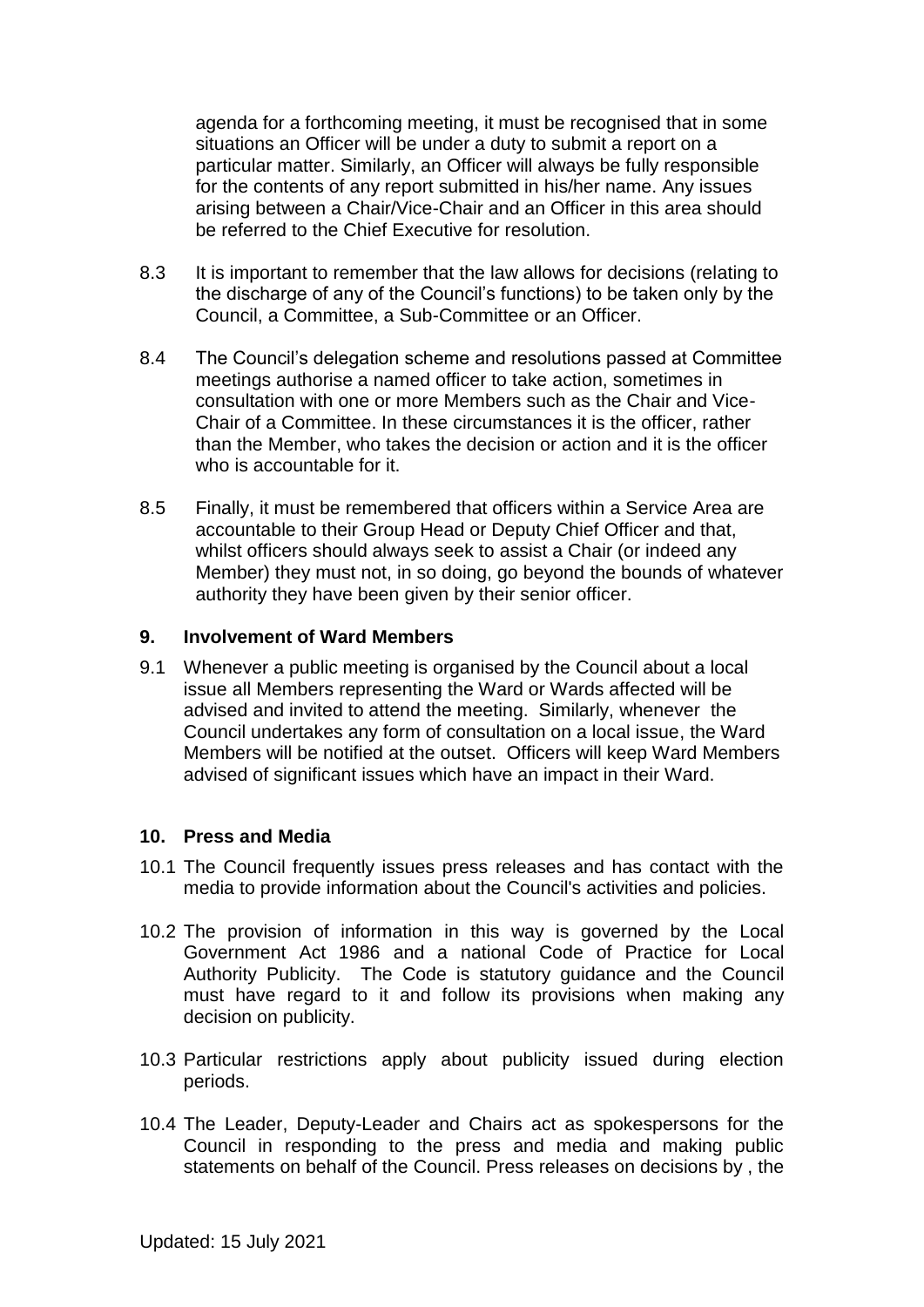Council or its Committees will be prepared by Officers and issued by the Communications department. They should be cleared with the Leader, and appropriate, Committee Chair and Vice-Chair before being issued and may include a statement from them (within the limits of statute and the Code of Practice).

- 10.5 Any press release that may be necessary to clarify the Council's position in relation to disputes, major planning developments, court issues or individuals' complaints should be approved by the appropriate Group Head or the Monitoring Officer.
- 10.6 Press releases on routine service issues will be authorised by the relevant Deputy Chief Executive and may contain a factual quote from the relevant Officer.
- 10.7 For more detailed information and guidance on the Council's policy towards interaction with the press and media reference should be made to the Press and Media Protocol contained as an annex to this Part of this Constitution.

## **11. Freedom of Information**

11.1 Officers are subject to the provisions of the Freedom of Information Act 2000 (FOIA) and Members may also be subject to the Act in respect of work undertaken on behalf of the Council as opposed to the political party. Both are reminded of their duties under the FOIA in respect of requests for information and any questions in this area should be addressed to the Council's Freedom of Information Officer.

## **12. Breaches of the Protocol**

- 12.1 Where a Member is dissatisfied with the conduct, behaviour or performance of an Officer, the matter should be raised with the appropriate Group Head or Deputy Chief Executive. Where the Officer concerned is a Group Head or Deputy Chief Executive, the matter should be raised with the Chief Executive. Where the employee concerned is the Chief Executive, the matter should be raised with the Monitoring Officer.
- 12.2 Where the relationship between Members and Officers breaks down or becomes strained, every effort will be made to resolve matters informally, through conciliation by an appropriate senior manager or Members.
- 12.3 Where an officer feels that he or she has not been properly treated with respect and courtesy or is concerned about any action or statement relating to him/herself or a colleague by a Member, they should raise the matter with their line manager, Group Head or the Chief Executive as appropriate. In these circumstances the Chief Executive or Group Head will take appropriate action either by approaching the individual Member and/or the party group leader.